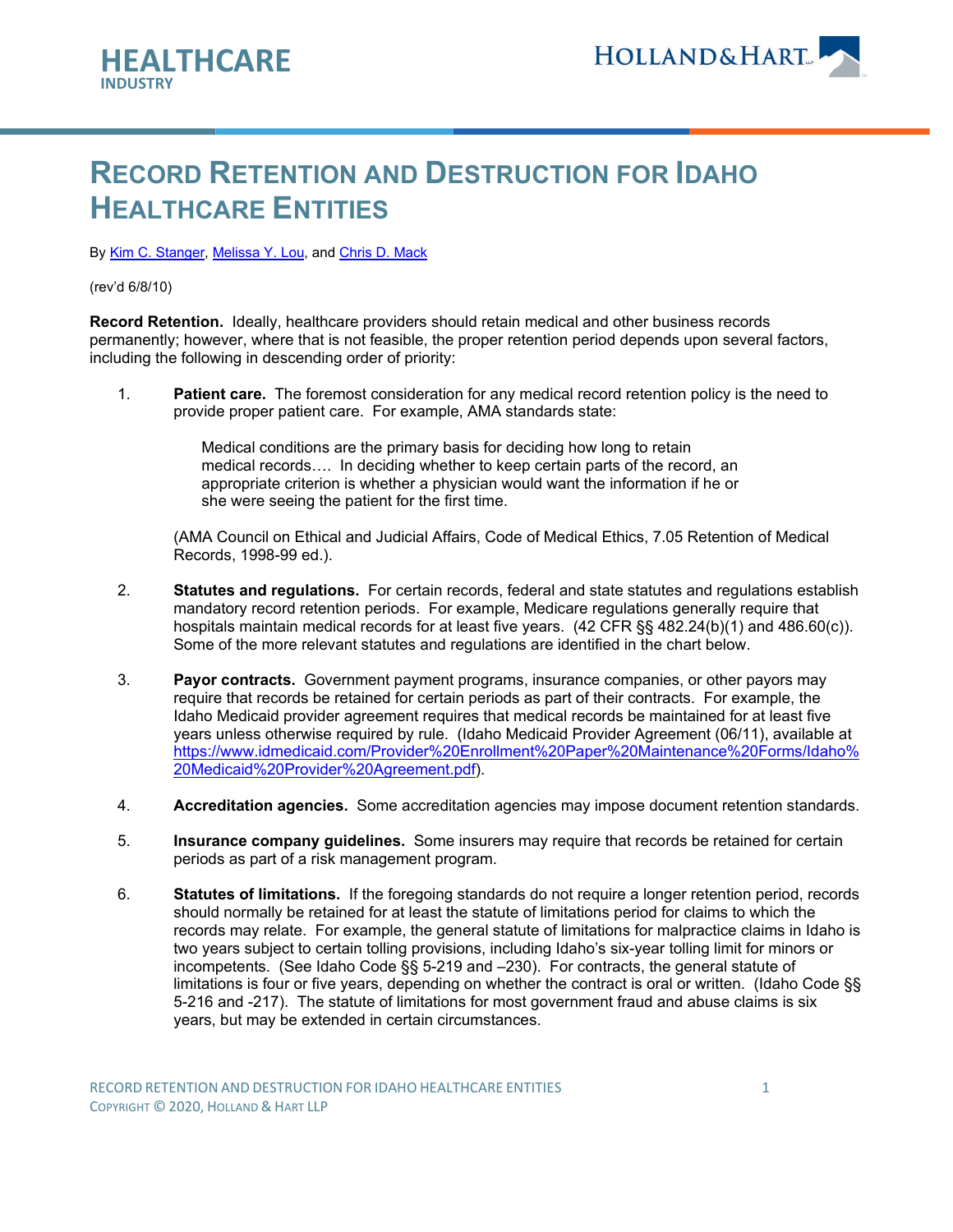

**Pending or Threatened Investigations.** Record destruction should be suspended immediately for any records relevant to any threatened or pending government investigation or litigation. The improper destruction of documents can result in serious civil and criminal penalties ranging from the loss of evidence necessary to prove or defend against a claim to tort liability for spoliation of evidence to severe federal criminal penalties.

**Document Destruction.** The HIPAA privacy and security rules require that covered entities implement appropriate administrative, physical, and technical safeguards to protect health information. Covered entities must enter business associate contracts with entities that maintain or destroy documents on behalf of the covered entity. The documents must be destroyed in a manner that will protect against improper disclosure.

**Record Retention Policies.** Hospitals and other health care providers should establish a written records retention and destruction policy for several reasons. First and foremost, the policy will help ensure that records are maintained for the appropriate time period to facilitate patient care and comply with relevant statutes, regulations, contracts, and accreditation standards. Second, HIPAA generally requires that covered entities establish appropriate retention and destruction policies for electronic health information. (See, e.g., 45 CFR § 312(c)(1)). Third, compliance with a proper records retention policy will help establish a defense against any claim or allegation of improper destruction of records. The written policies and procedures should:

- 1. Establish the length of time that relevant categories of records will be kept.
- 2. Establish the medium in which the records will be kept (e.g., paper, microfilm, electronic, etc.).
- 3. Define which records will be kept onsite and which are kept offsite.
- 4. Designate a person to be responsible for deciding what to keep and destroy.
- 5. Log the records that have been destroyed, and the date and method of destruction.
- 6. Provide for a method of disposal (e.g., shredding or incinerating) that destroys all information in the record and prevents inadvertent or intentional disclosure of the information consistent with HIPAA and similar state and federal laws.

**Business Associates.** To the extent that a healthcare provider uses an outside entity to assist with records retention or destruction, the health care provider must ensure that it has a HIPAA-compliant business associate contract with the entity.

**Suggested Document Retention Periods.** The following chart summarizes suggested retention periods for various records along with supporting citations. For some records, we recommend a longer period than a particular statute might allow. For example, even though a statute might require the retention of a medical record for only five years, it may be advisable to retain the records for ten years due to the statute of limitations for federal fraud and abuse claims. **Caution: record retention requirements may vary by provider type and applicable state or federal laws. Providers should confirm the record retention requirements applicable to their situation and discuss record retention with relevant stakeholders, including clinical personnel, risk management, finance, human resources, compliance, legal, etc.**

| <b>Record Description</b>                      | <b>Department</b> | <b>Retention</b><br><b>Recommendations</b> | <b>Authority/Comment</b> |
|------------------------------------------------|-------------------|--------------------------------------------|--------------------------|
| <b>ADMINISTRATION</b>                          |                   |                                            |                          |
| Organizational or governance<br>records, e.g., | Administration    | Permanent                                  | 31 USC §§ 3729, 3731(b)  |
| -Articles of incorporation                     |                   |                                            | IC § 30-29-1601          |

RECORD RETENTION AND DESTRUCTION FOR IDAHO HEALTHCARE ENTITIES 2 COPYRIGHT © 2020, HOLLAND & HART LLP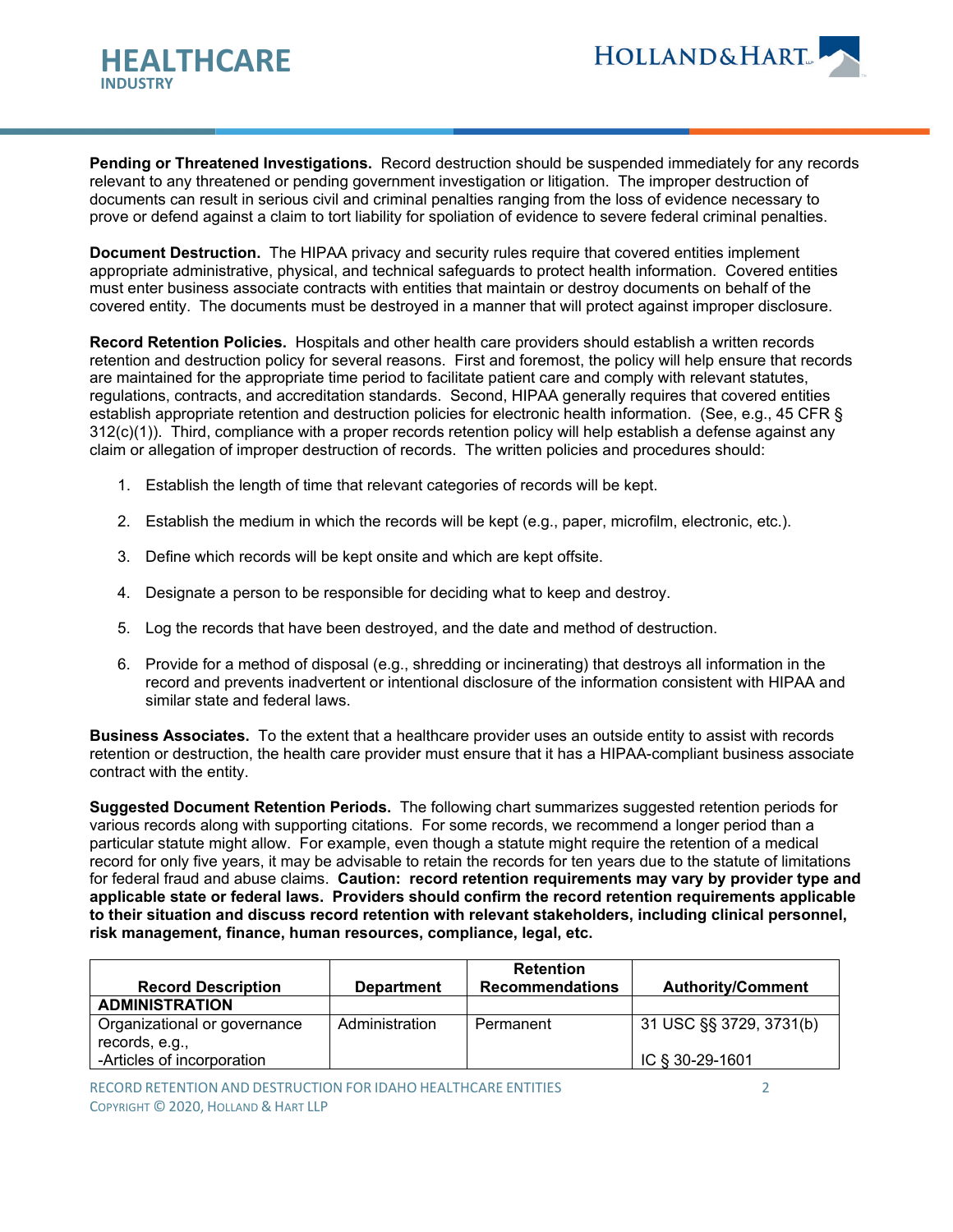



|                                                                                                                                                                                                                                                                                                                                                              |                   | <b>Retention</b>                                                                                                                       |                                                           |
|--------------------------------------------------------------------------------------------------------------------------------------------------------------------------------------------------------------------------------------------------------------------------------------------------------------------------------------------------------------|-------------------|----------------------------------------------------------------------------------------------------------------------------------------|-----------------------------------------------------------|
| <b>Record Description</b>                                                                                                                                                                                                                                                                                                                                    | <b>Department</b> | <b>Recommendations</b>                                                                                                                 | <b>Authority/Comment</b>                                  |
| -Bylaws<br>-Operating agreements<br>-Board meeting minutes<br>-Shareholder meeting minutes<br>-Board resolutions<br>-Record of shareholders,<br>including name, address, and<br>number and class of shares<br>held<br>-Actions taken by shareholders<br>or board of directors, including<br>committees of the board<br>-Annual reports<br>-Appraisal reports |                   |                                                                                                                                        | <b>AHIMA</b> guidelines                                   |
| -Written communications to<br>shareholders<br>-Financial statements provided<br>to shareholders                                                                                                                                                                                                                                                              | Administration    | 3 years                                                                                                                                | IC § 30-29-1601(5)(d) and<br>(e)                          |
| -Minutes of member meetings<br>-Records of actions approved<br>by members                                                                                                                                                                                                                                                                                    | Administration    | 3 years                                                                                                                                | IC § 30-30-1101(5)(d)                                     |
| -Written communications to<br>members, including financial<br>statements provided                                                                                                                                                                                                                                                                            | Administration    | 7 years                                                                                                                                | IC § 30-30-1101(5)(e)                                     |
| Property records, e.g.:<br>-Deeds<br>-Titles                                                                                                                                                                                                                                                                                                                 | Administration    | Permanent                                                                                                                              | <b>AHIMA</b> guidelines                                   |
| -Licenses<br>-Permits                                                                                                                                                                                                                                                                                                                                        | Administration    | Permanent                                                                                                                              | AHIMA guidelines                                          |
| <b>Construction records</b>                                                                                                                                                                                                                                                                                                                                  | Administration    | Permanent                                                                                                                              | IC § 5-216<br>AHIMA guidelines                            |
| Correspondence                                                                                                                                                                                                                                                                                                                                               | Administration    | Depends on the<br>subject matter;<br>however, as a<br>general rule,<br>maintain significant<br>correspondence for<br>at least 6 years. | 31 USC §§ 3729, 3731(b)<br>IC § 5-216<br>AHIMA guidelines |
| Admission register                                                                                                                                                                                                                                                                                                                                           |                   | Permanent except<br>that daily and<br>monthly reports can<br>be destroyed after<br>year-end statistics<br>are compiled.                | AHIMA guidelines                                          |
| -Contracts<br>-Leases                                                                                                                                                                                                                                                                                                                                        | Administration    | 6 years from last<br>effective date,<br>including any<br>warranty period.                                                              | 31 USC §§ 3729, 3731(b)<br>IC §§ 5-216, 28-2-725          |

RECORD RETENTION AND DESTRUCTION FOR IDAHO HEALTHCARE ENTITIES 3 COPYRIGHT © 2020, HOLLAND & HART LLP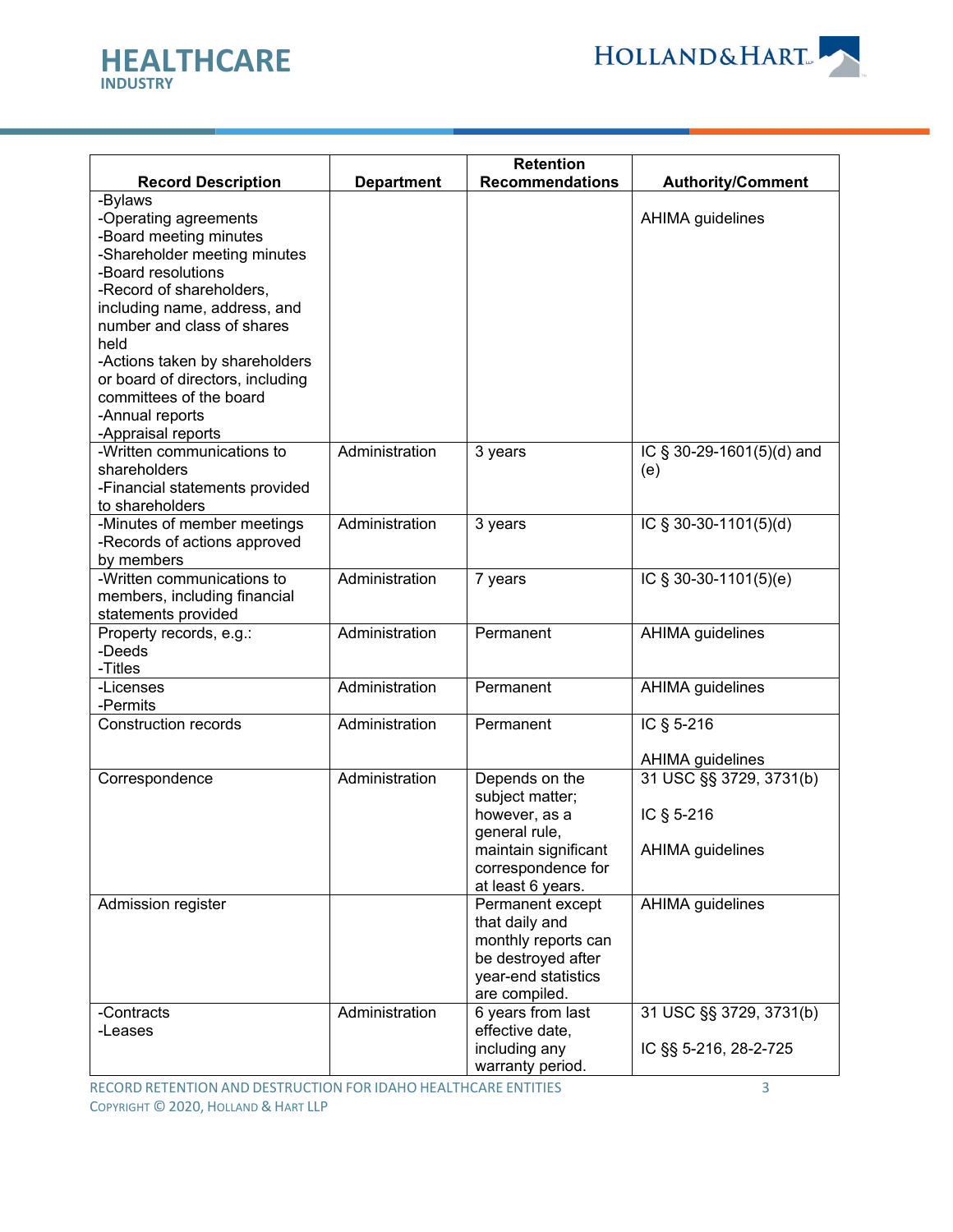

**HEALTHCARE**

**INDUSTRY**

|                                                                                                                                                                                                                          |                   | <b>Retention</b>                                                                                                                                                                                                              |                                                                                                                                                                                                                                                                                                                                                                                                                |
|--------------------------------------------------------------------------------------------------------------------------------------------------------------------------------------------------------------------------|-------------------|-------------------------------------------------------------------------------------------------------------------------------------------------------------------------------------------------------------------------------|----------------------------------------------------------------------------------------------------------------------------------------------------------------------------------------------------------------------------------------------------------------------------------------------------------------------------------------------------------------------------------------------------------------|
| <b>Record Description</b>                                                                                                                                                                                                | <b>Department</b> | <b>Recommendations</b>                                                                                                                                                                                                        | <b>Authority/Comment</b>                                                                                                                                                                                                                                                                                                                                                                                       |
|                                                                                                                                                                                                                          |                   |                                                                                                                                                                                                                               | <b>AHIMA</b> guidelines                                                                                                                                                                                                                                                                                                                                                                                        |
| Policies and procedures                                                                                                                                                                                                  | Administration    | 6 years from last                                                                                                                                                                                                             | 31 USC §§ 3729, 3731(b)                                                                                                                                                                                                                                                                                                                                                                                        |
|                                                                                                                                                                                                                          |                   | effective date.                                                                                                                                                                                                               |                                                                                                                                                                                                                                                                                                                                                                                                                |
|                                                                                                                                                                                                                          |                   |                                                                                                                                                                                                                               | <b>AHIMA</b> guidelines                                                                                                                                                                                                                                                                                                                                                                                        |
| Daily census                                                                                                                                                                                                             | Administration    | 5 years                                                                                                                                                                                                                       | AHIMA guidelines                                                                                                                                                                                                                                                                                                                                                                                               |
| Reports from departments                                                                                                                                                                                                 | Administration    | Generally 3 years<br>except that reports<br>that implicate fraud<br>and abuse issues<br>should be retained<br>for at least 6 years.<br>Many daily and non-<br>annual reports may<br>be destroyed after<br>year-end statistics | AHIMA guidelines                                                                                                                                                                                                                                                                                                                                                                                               |
|                                                                                                                                                                                                                          |                   | are compiled.                                                                                                                                                                                                                 |                                                                                                                                                                                                                                                                                                                                                                                                                |
| Statistics on admissions,<br>services or discharges                                                                                                                                                                      | Administration    | Permanent                                                                                                                                                                                                                     | <b>AHIMA</b> guidelines                                                                                                                                                                                                                                                                                                                                                                                        |
|                                                                                                                                                                                                                          |                   |                                                                                                                                                                                                                               |                                                                                                                                                                                                                                                                                                                                                                                                                |
| <b>BUSINESS AND FINANCE</b><br><b>RECORDS</b>                                                                                                                                                                            |                   |                                                                                                                                                                                                                               |                                                                                                                                                                                                                                                                                                                                                                                                                |
| General financial records and<br>business transactions, e.g.,<br>-Accounts payable/receivable<br>-Patient accounts<br>-Financial reports<br>-Financial audits<br>-Bank records (statements,<br>checks, etc.)<br>-Budgets | Finance           | 10 years                                                                                                                                                                                                                      | 31 USC §§ 3729, 3731(b)<br>(statute of limitations for<br>False Claims Act is 6 years<br>from submission of claim or<br>3 years after date material<br>facts are known or<br>reasonably should have<br>been known by gov't<br>official, but not more than<br>10 years after date of<br>violation)<br>IC § 41-3909<br>IDAPA 16.03.09.330<br>IDAPA 16.03.09.564<br>IDAPA 16.03.10.040<br><b>AHIMA</b> guidelines |
| Daily census                                                                                                                                                                                                             |                   | 6 years                                                                                                                                                                                                                       | AHIMA guidelines                                                                                                                                                                                                                                                                                                                                                                                               |
| Employment and social security<br>taxes                                                                                                                                                                                  |                   | 4 years after taxes<br>due (or paid, if paid<br>after due date) or<br>claim filed                                                                                                                                             | 26 CFR § 31.6001-1(e)                                                                                                                                                                                                                                                                                                                                                                                          |
| ERISA benefit plan records                                                                                                                                                                                               |                   | Date of filing plus 6<br>years                                                                                                                                                                                                | 29 USC § 1027                                                                                                                                                                                                                                                                                                                                                                                                  |
| <b>COMPLIANCE RECORDS</b>                                                                                                                                                                                                |                   |                                                                                                                                                                                                                               |                                                                                                                                                                                                                                                                                                                                                                                                                |
|                                                                                                                                                                                                                          |                   |                                                                                                                                                                                                                               |                                                                                                                                                                                                                                                                                                                                                                                                                |

RECORD RETENTION AND DESTRUCTION FOR IDAHO HEALTHCARE ENTITIES 4 COPYRIGHT © 2020, HOLLAND & HART LLP

HOLLAND&HART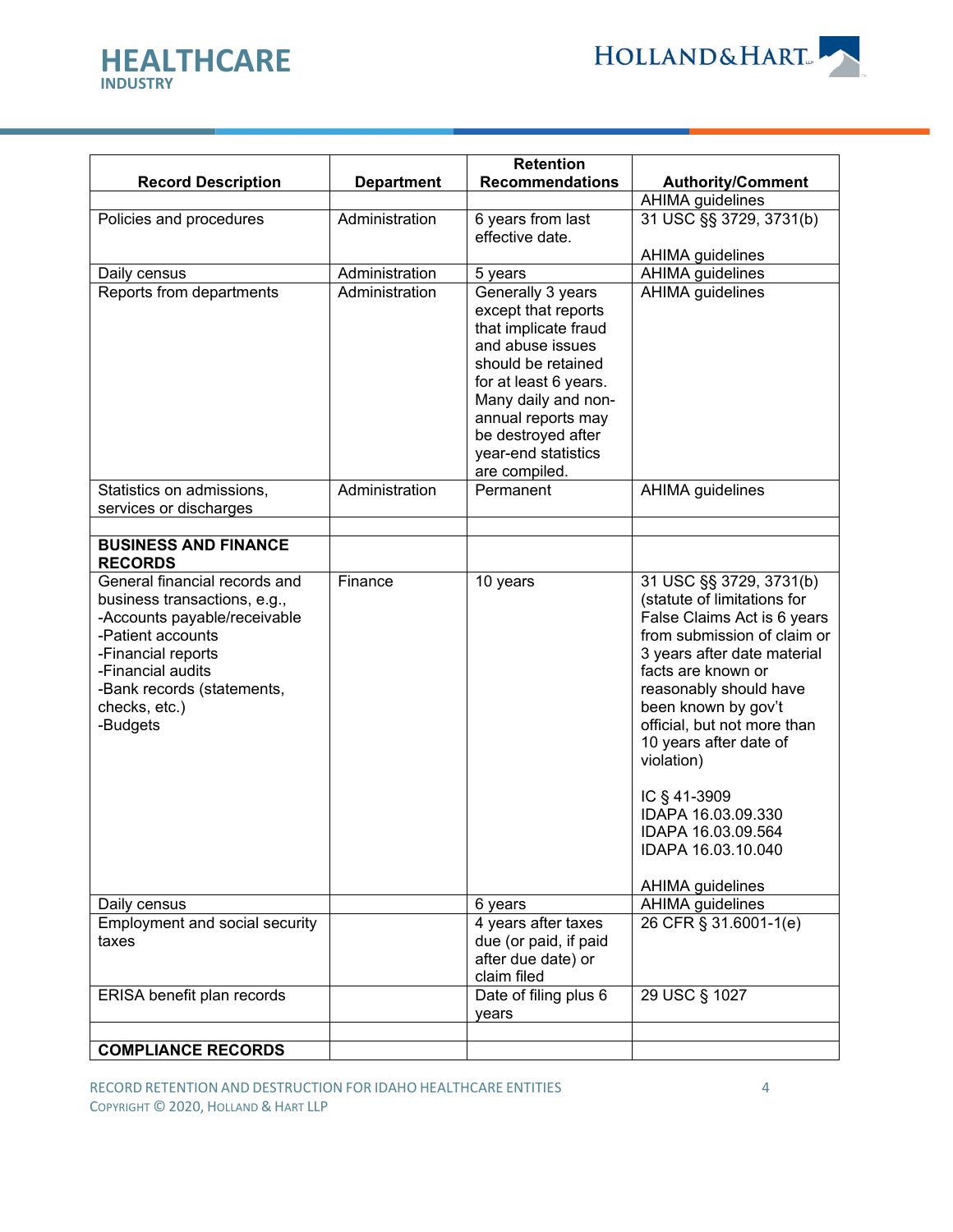



|                                                                                                                                                                                                                                                                                                                                          |                                                           | <b>Retention</b>                                                                      |                                                |
|------------------------------------------------------------------------------------------------------------------------------------------------------------------------------------------------------------------------------------------------------------------------------------------------------------------------------------------|-----------------------------------------------------------|---------------------------------------------------------------------------------------|------------------------------------------------|
| <b>Record Description</b>                                                                                                                                                                                                                                                                                                                | <b>Department</b>                                         | <b>Recommendations</b>                                                                | <b>Authority/Comment</b>                       |
| Compliance documentation,<br>e.g.,<br>-Policies and procedures;<br>-Employee training;<br>-Auditing and monitoring;<br>-Reports of problems;<br>-Investigations;<br>-Correspondence with<br>regulators;<br>-Self-disclosures                                                                                                             | Compliance                                                | 10 years                                                                              | 31 USC §§ 3729, 3731(b)                        |
| HIPAA records, e.g.:<br>-Notice of Privacy Practices<br>-Authorizations<br>-Privacy officer designation<br>-Disclosure log<br>-Patient requests<br>-Business associate contracts<br>-Employee training<br>-Employee sanctions<br>-Policies and procedures<br>-Complaints<br>-Security assessment<br>-Security standards<br>documentation | Compliance,<br>Privacy, and/or<br><b>Security Officer</b> | 6 years from later of<br>the date created or<br>last effective date                   | 45 CFR § 164.530(j)(2)<br>45 CFR § 164.316(b)  |
| <b>COMPREHENSIVE</b><br><b>OUTPATIENT REHAB</b><br><b>FACILITIES (CORFS)</b>                                                                                                                                                                                                                                                             |                                                           | 5 years after patient<br>discharged                                                   | 42 CFR § 485.60(c)                             |
|                                                                                                                                                                                                                                                                                                                                          |                                                           |                                                                                       |                                                |
| <b>DIETARY SERVICES</b>                                                                                                                                                                                                                                                                                                                  | Records of<br>menus served                                | 30 days                                                                               | IDAPA 16.03.14.320.05                          |
|                                                                                                                                                                                                                                                                                                                                          |                                                           |                                                                                       |                                                |
| <b>EMERGENCY</b><br>-List of on-call physicians<br>-Central log of emergency<br>patients                                                                                                                                                                                                                                                 | <b>Emergency Dept.</b>                                    | 5 years                                                                               | 42 USC § 1395dd(d)(2)(C)<br>42 CFR § 489.20(r) |
| <b>HOME HEALTH AGENCY</b>                                                                                                                                                                                                                                                                                                                |                                                           | 5 years after the<br>month the cost report<br>to which the records<br>apply is filed. | 42 CFR § 484.48(c)                             |
| <b>HOUSEKEEPING</b>                                                                                                                                                                                                                                                                                                                      |                                                           |                                                                                       |                                                |
| Housekeeping contracts                                                                                                                                                                                                                                                                                                                   | <b>Materials</b><br>Management                            | 5 years (written<br>contracts)                                                        | IC § 5-216                                     |
|                                                                                                                                                                                                                                                                                                                                          |                                                           |                                                                                       |                                                |
| <b>HUMAN</b><br><b>RESOURCES/PERSONNEL</b>                                                                                                                                                                                                                                                                                               |                                                           |                                                                                       |                                                |

RECORD RETENTION AND DESTRUCTION FOR IDAHO HEALTHCARE ENTITIES 5 COPYRIGHT © 2020, HOLLAND & HART LLP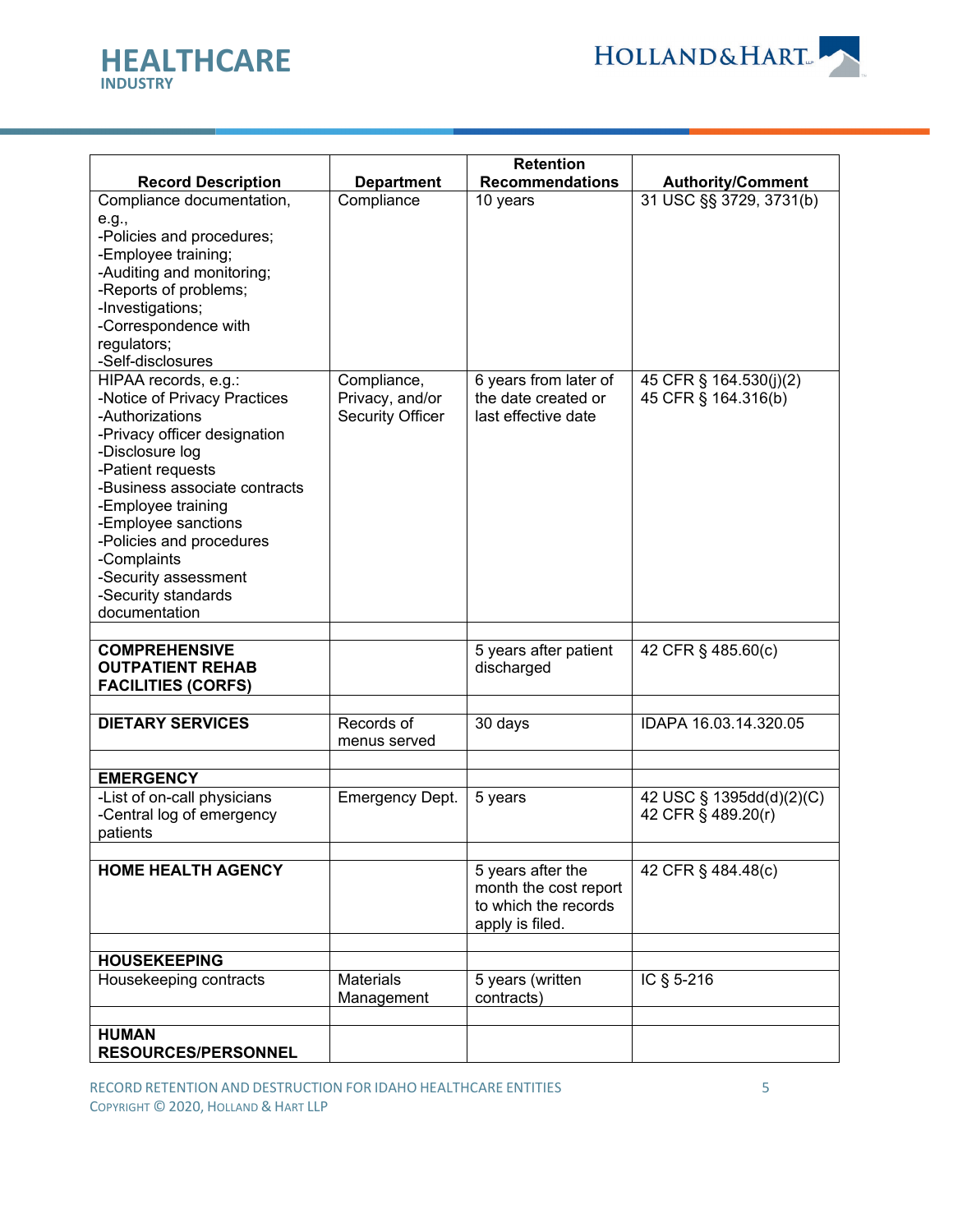

|                 | <b>HEALTHCARE</b> |
|-----------------|-------------------|
| <b>INDUSTRY</b> |                   |

|                                                                                                                                                                                                                                                                                                                                                                    |                                 | <b>Retention</b>                                                                                                                  |                                                                                                  |
|--------------------------------------------------------------------------------------------------------------------------------------------------------------------------------------------------------------------------------------------------------------------------------------------------------------------------------------------------------------------|---------------------------------|-----------------------------------------------------------------------------------------------------------------------------------|--------------------------------------------------------------------------------------------------|
| <b>Record Description</b>                                                                                                                                                                                                                                                                                                                                          | <b>Department</b>               | <b>Recommendations</b>                                                                                                            | <b>Authority/Comment</b>                                                                         |
| Employment info (FLSA), e.g.:<br>-Payroll<br>-Job descriptions<br>-Wages<br>-Job evaluations<br>-Employment contracts<br>-Time cards<br>-Wage rate schedule<br>$-W-2s$<br>$-W-4s$                                                                                                                                                                                  | Human<br><b>Resources</b>       | 5 years from date of<br>last employment for<br>written contracts<br>4 years from date of<br>last employment for<br>oral contracts | 29 CFR § 516.2-.6<br>29 CFR § 1627.3<br>IC $\S$ 5-216<br>IC § 5-217                              |
| Employment actions, e.g.:<br>-Hiring<br>-Promotion<br>-Demotion<br>-Transfer<br>-Termination<br>-Layoff<br>=Pay rates or compensation<br>terms                                                                                                                                                                                                                     | Human<br>Resources              | 5 years from date of<br>last employment for<br>written contracts<br>4 years from date of<br>last employment for<br>oral contracts | 29 CFR § 1602.14<br>29 CFR § 1627.3<br>IC § 5-216<br>IC § 5-217                                  |
| Records related to employment                                                                                                                                                                                                                                                                                                                                      | Human                           | 4 years                                                                                                                           | 26 CFR § 31.6001-1(e)(2)                                                                         |
| taxes<br>Medical and exposure records<br>pertaining to employee<br>exposure to toxic substances or<br>harmful physical agents<br>(OSHA), e.g.:<br>-Employment questionnaires or<br>-histories;<br>-Employment medical exams;<br>-First aid records;<br>-Medical opinions or diagnoses;<br>-Descriptions of treatments and<br>prescriptions;<br>-Medical complaints | Resources<br>Human<br>Resources | 30 years from date of<br>last employment                                                                                          | 29 CFR § 1910.1020(d)(1)<br>29 CFR § 1926.33                                                     |
|                                                                                                                                                                                                                                                                                                                                                                    |                                 |                                                                                                                                   |                                                                                                  |
| <b>LABORATORY</b><br>General                                                                                                                                                                                                                                                                                                                                       | Laboratory                      | 6 years after test                                                                                                                | 31 USC §§ 3729, 3731(b)<br>42 CFR § 493.1105(a)<br>IC § 39-1394(1)(b)<br><b>AHIMA</b> guidelines |
| Immunohematology                                                                                                                                                                                                                                                                                                                                                   | Laboratory                      | Later of 10 years<br>after records of<br>processing have<br>been completed or 6<br>months after the<br>latest expiration date.    | 42 CFR<br>$\S$ 493.1105(a)(3)(ii), (6)(i)<br>21 CFR § 606.160(d)                                 |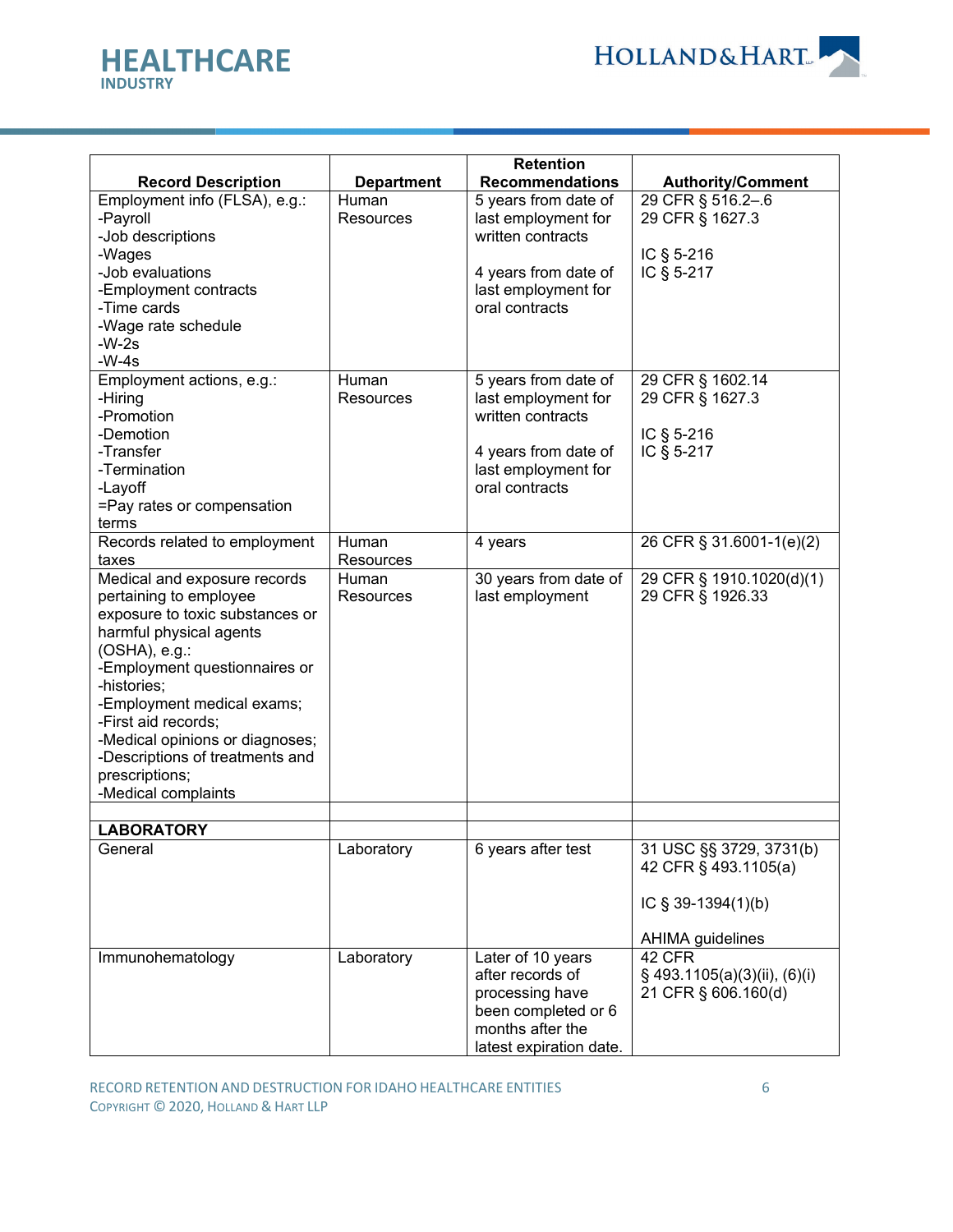

| <b>HEALTHCARE</b><br><b>INDUSTRY</b>                    |                                      | <b>HOLLAND&amp;HART</b>                                                                                                                           |                                                                                                                     |  |
|---------------------------------------------------------|--------------------------------------|---------------------------------------------------------------------------------------------------------------------------------------------------|---------------------------------------------------------------------------------------------------------------------|--|
| <b>Record Description</b>                               | <b>Department</b>                    | <b>Retention</b><br><b>Recommendations</b>                                                                                                        | <b>Authority/Comment</b>                                                                                            |  |
| Pathology                                               | Laboratory                           | 10 years after report                                                                                                                             | 42 CFR                                                                                                              |  |
| Specimen blocks                                         | Laboratory                           | 2 years after<br>examination                                                                                                                      | $\S$ 493.1105(a)(6)(ii)<br>42 CFR 493.1105(a)(7)(ii)                                                                |  |
| <b>Stained slides</b>                                   | Laboratory                           | 10 years after<br>examination                                                                                                                     | 42 CFR<br>493.1105(a)(7)(i)(B)                                                                                      |  |
| <b>MARKETING AND PUBLIC</b><br><b>RELATIONS</b>         |                                      |                                                                                                                                                   |                                                                                                                     |  |
| Marketing materials                                     | Marketing/Public<br><b>Relations</b> | 6 years from last<br>effective date                                                                                                               | 31 USC §§ 3729, 3731(b)<br>42 CFR § 1003.1570<br>IC § 5-216<br>IC § 5-217                                           |  |
|                                                         |                                      |                                                                                                                                                   | <b>AHIMA Guidelines</b>                                                                                             |  |
| Contributor records;<br>Publications                    | <b>Public Relations</b>              | Permanent                                                                                                                                         | <b>AHIMA Guidelines</b>                                                                                             |  |
| <b>MEDICAL RECORDS</b>                                  |                                      |                                                                                                                                                   |                                                                                                                     |  |
| General                                                 | <b>Medical Records</b>               | 10 years from date of<br>last contact with<br>provider.                                                                                           | 31 USC §§ 3729, 3731(b)<br>42 CFR § 482.24(b)(1)<br>42 CFR § 485.60(c)<br>42 CFR § 485.638(c)<br>42 CFR § 1003.1570 |  |
|                                                         |                                      | If that is not practical,<br>the records should<br>be kept for a<br>minimum of the later<br>of 7 years from the<br>relevant patient<br>encounter. | IC § 5-219<br>IC § 5-230<br>IDAPA 16.03.09.04(5)<br>IDAPA 16.03.09.564(d)                                           |  |
| Abortions and related medical<br>services documentation | <b>Medical Records</b>               | At least 7 years or<br>majority plus 2 years,<br>whichever is longer.                                                                             | 42 CFR § 50.309                                                                                                     |  |

Medical Records 5 years following

Medical Records | 10 years from the

date of service

date of service

date of last contact (which should cover the 6-year statute of repose and the 2 year statute of

Children's Waiver Services Medical Records 5 years following

Aged and Disabled Waiver

Minors and Incompetent

**Services** 

patients

IDAPA 16.03.10.328.09

IDAPA 16.03.10.684.06

IC § 5-230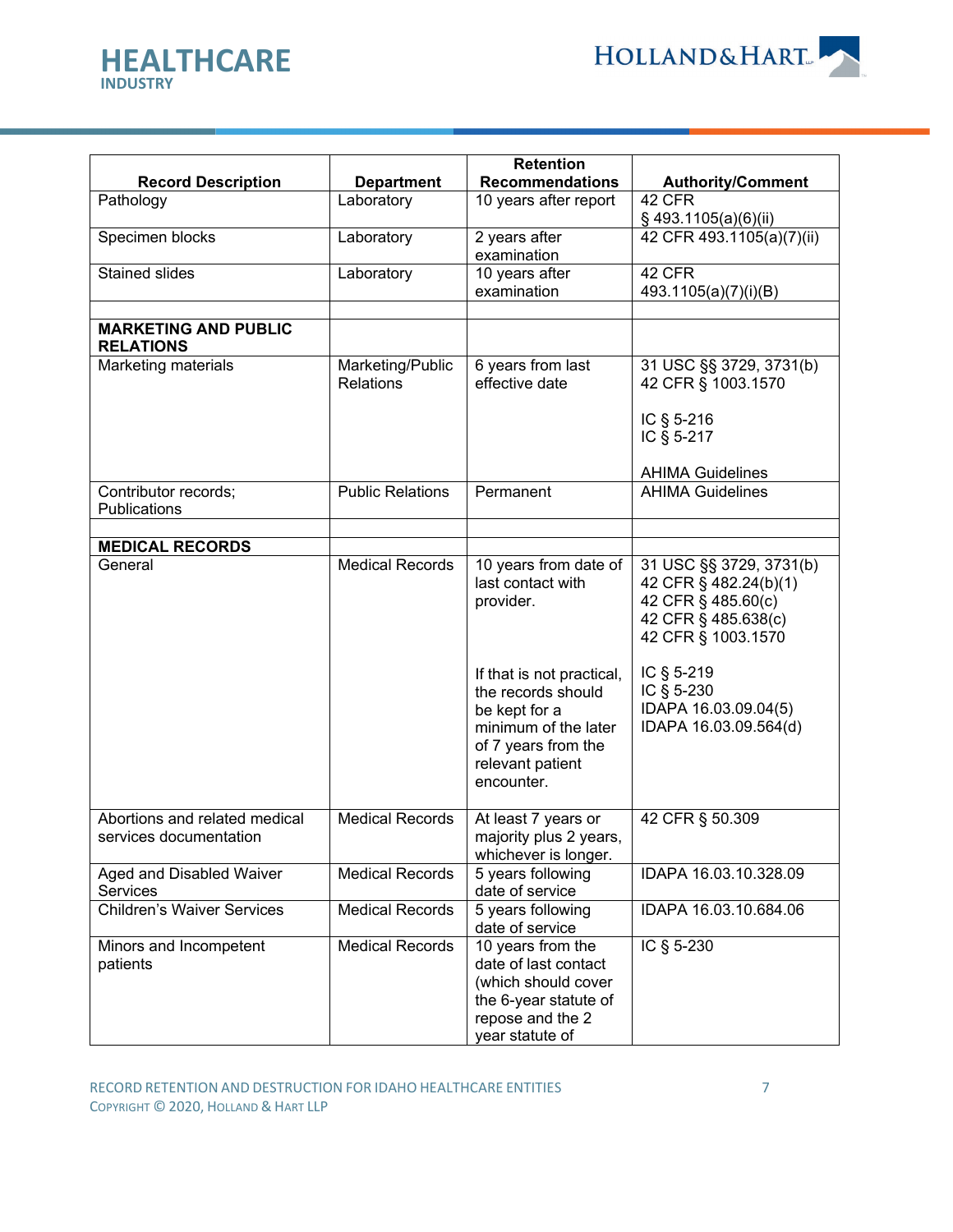



|                                   |                        | <b>Retention</b>                             |                          |
|-----------------------------------|------------------------|----------------------------------------------|--------------------------|
| <b>Record Description</b>         | <b>Department</b>      | <b>Recommendations</b>                       | <b>Authority/Comment</b> |
|                                   |                        | limitations for                              |                          |
|                                   |                        | malpractice).                                |                          |
|                                   |                        |                                              |                          |
|                                   |                        | However, given                               |                          |
|                                   |                        | possible                                     |                          |
|                                   |                        | constitutional                               |                          |
|                                   |                        | concerns with the                            |                          |
|                                   |                        | statute of repose, it is                     |                          |
|                                   |                        | safer to retain the                          |                          |
|                                   |                        | records from the later                       |                          |
|                                   |                        | of 10 years from the                         |                          |
|                                   |                        | patient encounter or                         |                          |
|                                   |                        | 2 years past the age                         |                          |
|                                   |                        | of majority.                                 |                          |
| Mammography                       | <b>Medical Records</b> | 5 years or not less                          | 21 CFR § 900.12(c)(4)(i) |
|                                   |                        | than 10 years if no                          |                          |
|                                   |                        | additional                                   |                          |
|                                   |                        | mammograms are                               |                          |
|                                   |                        | performed at facility                        |                          |
| Nuclear medicine                  | <b>Medical Records</b> | 5 years                                      | 42 CFR § 482.53(d)(1)    |
| Psychiatric                       | <b>Medical Records</b> | 6 years                                      | 42 CFR § 482.61          |
| Primary care                      | <b>Medical Records</b> | 6 years from date of                         | IDAPA 16.03.09.564       |
|                                   |                        | service                                      |                          |
| Radiology, including x-rays       | <b>Medical Records</b> | Later of 5 years from                        | 42 CFR § 482.26(d)       |
|                                   |                        | date of test or                              | IC $\S$ 39-1394(1)(c)    |
|                                   |                        | majority plus 5 years                        |                          |
| Registries of births and deaths   | <b>Medical Records</b> | Permanent                                    | AHIMA guidelines         |
| School-based services             | <b>Medical Records</b> | 5 years                                      | IDAPA 16.03.09.854       |
| Transfer records (patients        | <b>Medical Records</b> | 5 years from transfer                        | 42 CFR § 489.20(r)(1)    |
| transferred to and from hospital) |                        |                                              |                          |
| Therapy records                   | <b>Medical Records</b> | Later of 5 years from                        | 42 CFR § 485.721(d)      |
|                                   |                        | date of discharge or                         |                          |
| Immunization and vaccination      | <b>Medical Records</b> | majority plus 3 years<br>Certain information | IC §§ 5-219, -230        |
|                                   |                        | concerning the                               | 42 USC § 300aa-25(a)     |
|                                   |                        | vaccine must be                              | 42 USC § 300aa-11(c)     |
|                                   |                        | maintained in a                              |                          |
|                                   |                        | permanent file.                              |                          |
|                                   |                        |                                              |                          |
| <b>MEDICAL STAFF</b>              |                        |                                              |                          |
|                                   |                        |                                              |                          |
| <b>Bylaws</b>                     | <b>Medical Staff</b>   | Permanent                                    | AHIMA guidelines         |
| Rules                             | Office                 |                                              |                          |
| Regulations                       |                        |                                              |                          |
| Minutes                           |                        |                                              |                          |
| Credentialing file                | <b>Medical Staff</b>   | 30 years                                     | AHIMA guidelines         |
|                                   | Office                 |                                              |                          |
|                                   |                        |                                              |                          |